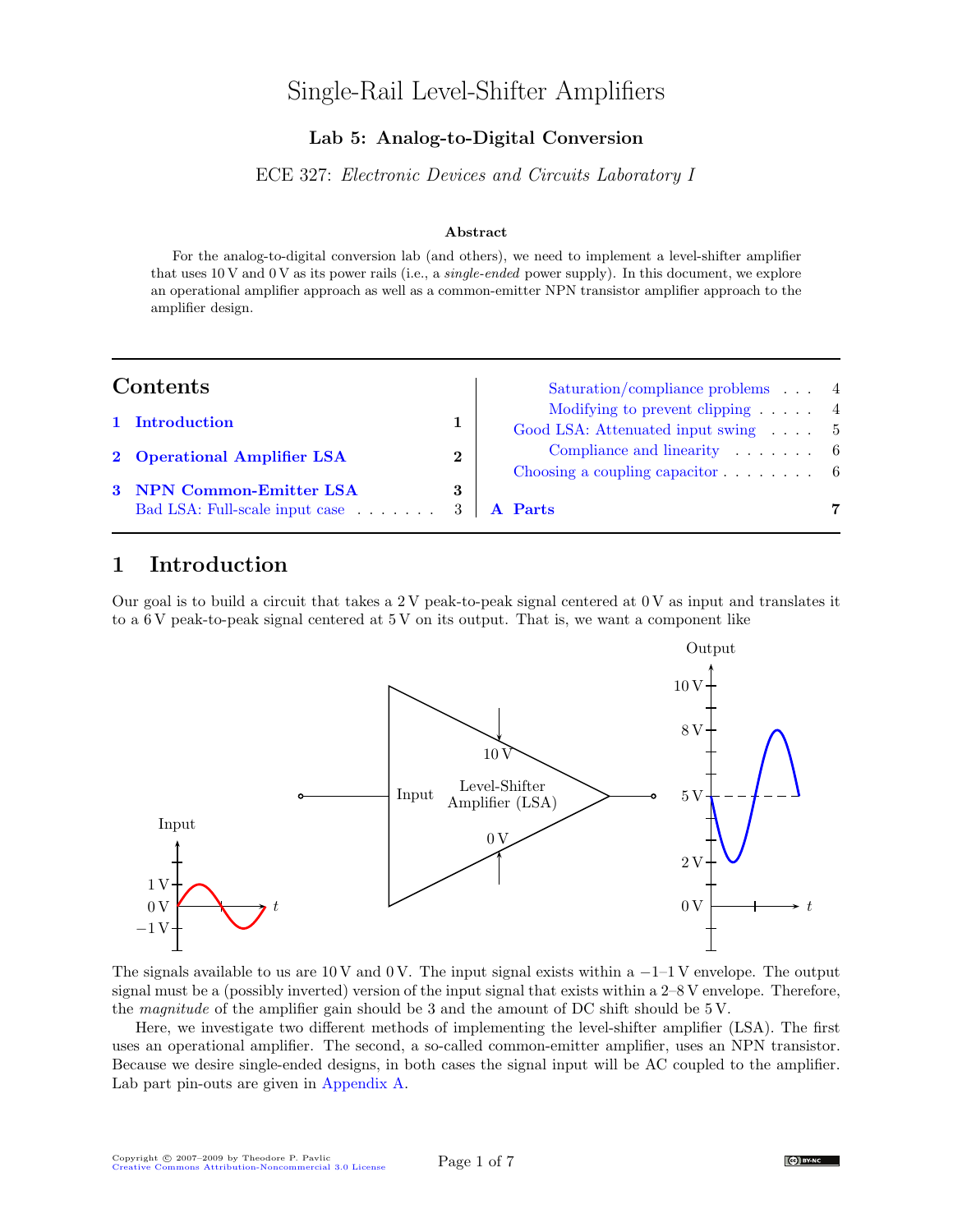# <span id="page-1-0"></span>2 Operational Amplifier LSA

In the configuration in [Figure 2.1,](#page-1-1) an [LM741](http://www.national.com/pf/LM/LM741.html) OA is recommended, but an [LF351](http://www.national.com/pf/LF/LF351.html) may be used instead.



<span id="page-1-1"></span>Figure 2.1: Single-ended level-shifter amplifier implemented with operational amplifier.

The capacitor  $C_I$  is an open circuit (i.e.,  $\infty$  impedance) to DC, and so no DC current flows through  $R_I$  or  $R_F$ . Therefore, the output of the amplifier naturally has a 5 V DC component (i.e., the output is automatically shifted). So the components  $R_F$  and  $R_I$  must be chosen to give the appropriate AC gain and  $C_I$  must be chosen large enough to pass signals of interest. Use the method of superposition to verify this analysis.

Assume that  $C_I$  is a short-circuit to signals of interest (i.e., it has low impedance compared to  $R_I$  for input signal frequencies). To provide a gain of 3 to these signals,  $R_F$  and  $R_I$  must be chosen so that

$$
\frac{R_F}{R_I} = 3, \qquad \text{which means} \qquad R_F = 3R_I \qquad \text{and} \qquad R_I = 0.25 \times \underbrace{(R_I + R_F)}_{\text{potential}}.\tag{2.1}
$$

Using a potentiometer for the  $R_I - R_F$  divider, choose components<sup>[1](#page-1-2)</sup> so that

$$
C_I \le 2 \,\mu\text{F} \qquad \text{and} \qquad \frac{1}{2\pi R_I C_I} \le 35 \,\text{Hz} \qquad \text{and} \qquad 10 \,\text{k}\Omega \le R_F \le 50 \,\text{k}\Omega. \tag{2.2}
$$

Use the  $R_I - R_F$  potentiometer to tune the gain. After tuning the gain, be sure your half-power frequency is no higher than 35 Hz and increase  $C_I$  if needed.

The output DC offset is set with the  $R_B-R_B$  divider, which should be implemented with a potentiometer. Use the  $R_B-R_B$  potentiometer to tune the offset. If you can, ensure that<sup>[2](#page-1-3)</sup>

$$
R_B \approx 2R_F \qquad \text{and} \qquad 1 \,\text{k}\Omega \le R_B \le 500 \,\text{k}\Omega \tag{2.3}
$$

for good high frequency performance, low current draw, and high robustness to device variations.

Polarized capacitors: In our lab, large capacitors are only available as polarized electrolytic capacitors. Keep capacitors small so that polarized capacitors are not needed, and use small capacitors in parallel to implement large capacitances. If you need a polarized capacitor, it must be wired so that its cathode (i.e., the "negative" end of the capacitor, which is drawn as a curved line) sees a lower DC potential than its anode<sup>[3](#page-1-4)</sup>. Because our input has negligible DC component and our shifted output has a 5 V DC component,  $C_I$  should be wired with its cathode (i.e., "negative" end) toward the input, as shown in [Figure 2.1.](#page-1-1)

<sup>&</sup>lt;sup>1</sup>Try starting with potentiometer total  $R_I + R_F \geq 20 \text{ k}\Omega$  and  $C_I \geq 0.47 \mu\text{F}$ .

<span id="page-1-2"></span><sup>&</sup>lt;sup>2</sup>Try starting with potentiometer total  $R_B + R_B \geq 50 \text{ k}\Omega$  (and  $C_B \geq 0.1 \mu\text{F}$ ).

<span id="page-1-4"></span><span id="page-1-3"></span><sup>3</sup>Remember that Anode Current Enters (ACE), Cathode Current Departs (CCD), and Cathodes are Curved.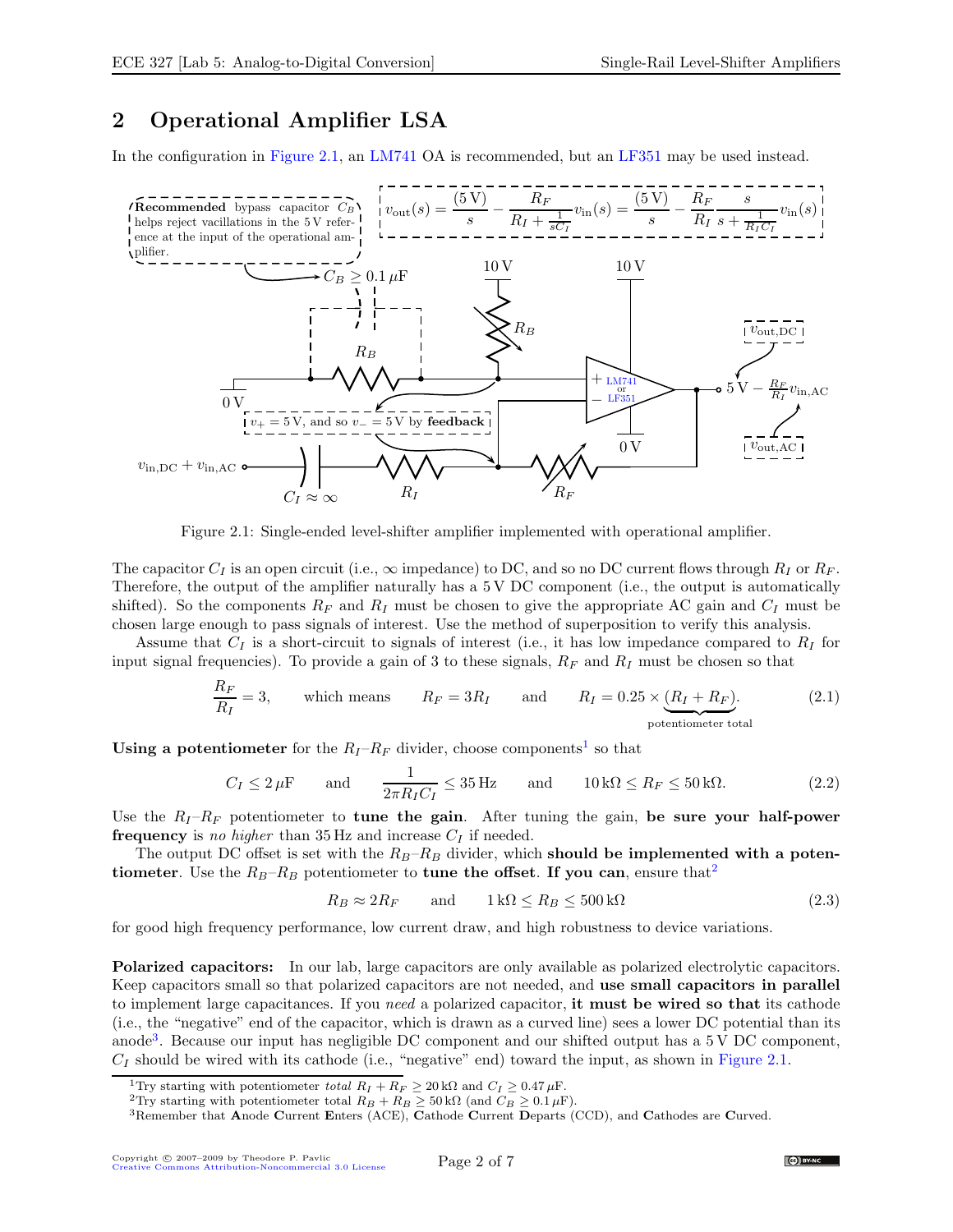## <span id="page-2-0"></span>3 NPN Common-Emitter LSA

Both NPN and PNP<sup>[4](#page-2-2)</sup> common-emitter amplifiers are naturally LSAs. Here, we focus on the NPN case. The same approach could be applied to designing a PNP common-emitter LSA.

In the first example below, the standard common-emitter configuration leads to output "clipping" from transistor saturation. This flaw motivates the second example, which attenuates the input and increases the common-emitter amplification in order to avoid transistor saturation. Both examples are single-ended (i.e., they only use  $10 \text{ V}$  and  $0 \text{ V}$  for power rails).

### <span id="page-2-1"></span>Bad LSA: Full-scale input case

Consider [Figure 3.1](#page-2-3) for some  $t \geq 0$ .



<span id="page-2-3"></span>Figure 3.1: Level-shifter amplifier implemented with single-ended common-emitter NPN configuration.

The input is composed of a DC (i.e., average) part  $V_{\text{in}}$  and a purely AC (i.e., zero average) part  $v_{\text{in}}$ . The capacitor  $C_I$  is meant to AC couple the signal to the base of the transistor. That is, it should be chosen so large that it is a short-circuit to all frequencies of interest. We will give guidelines for choosing  $C_I$  later; for the moment, assume that it passes  $v_{\text{in}}$  and blocks  $V_{\text{in}}$ .

First, we need to pick the values of  $R_E$ ,  $R_C$ ,  $R_{B2}$ , and  $R_{B1}$  to give us  $v_{\text{in}}$  gain magnitude of 3 and DC offset of 5 V. We want to assume that the transistor is in active mode with negligible base current and very high current gain (i.e.,  $\beta \gg 0$ ). So we can take the value of  $v_{\text{out}}$  to be

$$
v_{\text{out}}(t) = (10 \text{ V}) - (v_B(t) - 0.65 \text{ V}) \frac{R_C}{R_E}
$$
  
= 
$$
\underbrace{(10 \text{ V}) + (0.65 \text{ V}) \frac{R_C}{R_E} - \frac{R_C}{R_E} \frac{R_{B2}}{R_{B2} + R_{B1}} (10 \text{ V})}_{\text{DC offset}} - \underbrace{\frac{R_C}{R_E} v_{\text{in}}(t)}_{|\text{Gain}|}.
$$

<span id="page-2-2"></span><sup>&</sup>lt;sup>4</sup>Remember: Transistor symbol is "Not Pointing iN" (NPN), or it "Points iN Proudly" (PNP).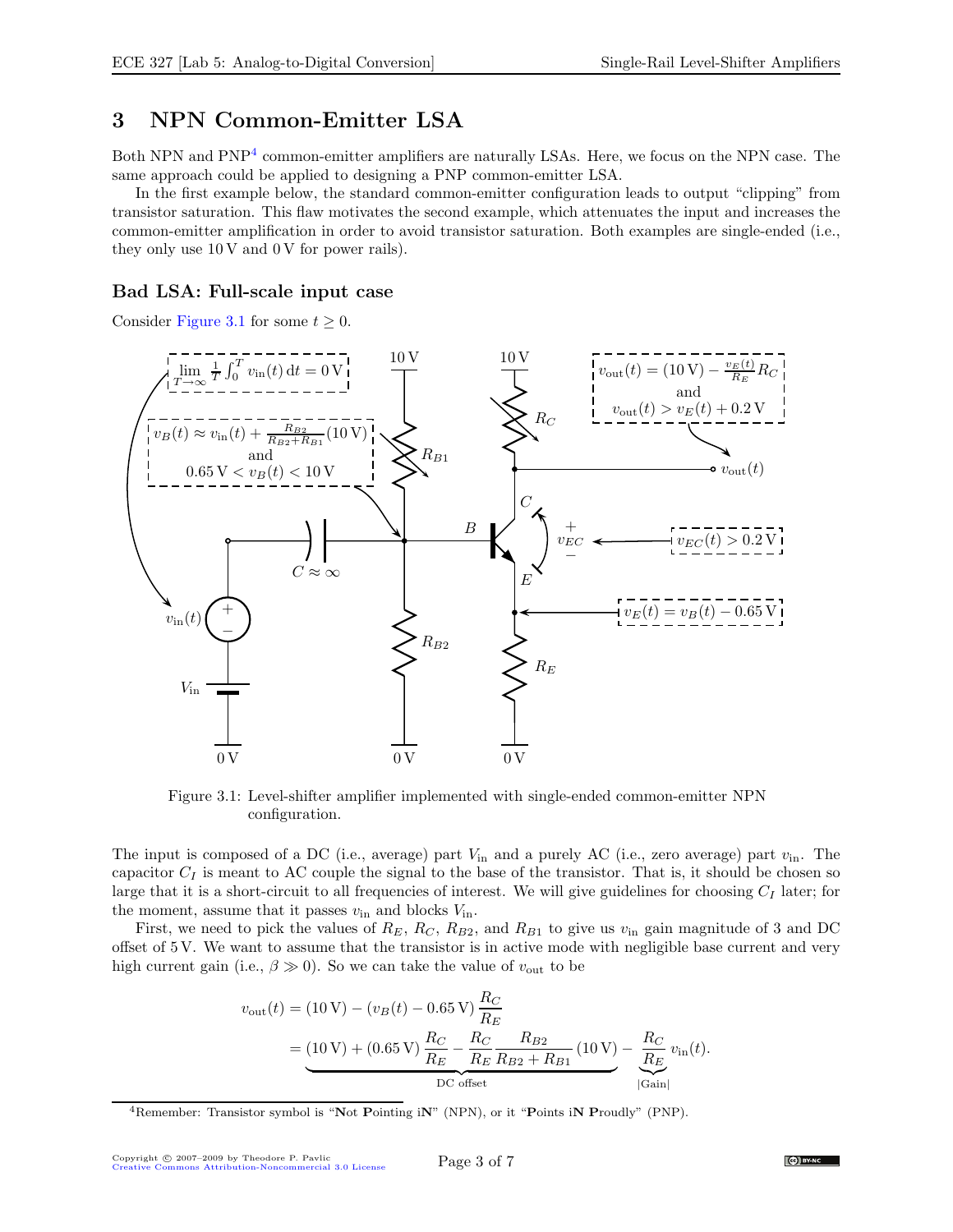Because the gain magnitude should be set to 3,

$$
\frac{R_C}{R_E} = 3.\t\t(3.1)
$$

Therefore,

$$
v_{\text{out}}(t) = \underbrace{(11.95 \text{ V}) - \frac{R_{B2}}{R_{B2} + R_{B1}} (30 \text{ V}) - 3v_{\text{in}}(t)}_{\text{DC offset}}.
$$

Because the DC offset should be 5 V,

<span id="page-3-2"></span>
$$
\frac{R_{B2}}{R_{B2} + R_{B1}} = \frac{6.95}{30} = \frac{139}{600} = 0.23166\cdots,
$$
\n(3.2)

so the transistor base sees a DC average of ∼2.316 V. To guarantee negligible transistor base current, choose resistors so that

$$
R_{B1} \| R_{B2} \ll \beta R_E,\tag{3.3}
$$

where  $\beta \approx 100^5$  $\beta \approx 100^5$ . For tuning, potentiometers and/or variable resistors should be used.

#### <span id="page-3-0"></span>Saturation/compliance problems

This design has serious problems. From [Equation \(3.2\),](#page-3-2)

$$
v_B(t) = v_{\text{in}}(t) + \frac{69.5}{30} \text{ V} = v_{\text{in}}(t) + 2.3166 \cdots \text{ V}.
$$

The input  $v_{\text{in}}(t)$  ranges from  $-1$  V to 1 V, and so

$$
1.3166\cdots V < v_B(t) < 3.3166\cdots V.
$$

Because  $0.65 V < v_B(t) < 10 V$  at all times, the transistor is always biased on. Therefore, there will not be any clipping from cutoff. However, the output signal can still be distorted by transistor saturation, and so we must make sure  $v_{EC} > 0.2$  V at all times. The emitter potential  $v_E$  is such that

$$
0.66\cdots V < v_E(t) < 2.66\cdots V,
$$

and, for the same range, the output  $v_{\text{out}}$  is such that

$$
8\,\mathrm{V} > v_{\mathrm{out}}(t) > 2\,\mathrm{V}.
$$

When the input rises to 1 V, the emitter rises to 2.66 V and the collector (i.e., the output) falls to 2 V, which gives a negative  $v_{EC} = -0.66$  V. The collector should always be at least  $0.2$  V above the emitter for active mode operation, so we expect the transistor will saturate and the output will be distorted.

#### <span id="page-3-1"></span>Modifying to prevent clipping

Roughly speaking, the problem with this LSA is that there is not enough "room" between the 0 V and 10 V rails. Two easy ways to solve this problem are:

- <span id="page-3-3"></span>(i) Provide a sufficiently negative rail (e.g.,  $-10 \text{ V}$ ) for the common-emitter amplifier.
- (ii) Attenuate the input signal so it has less peak-to-peak swing.

To keep the amplifier single-ended, we implement [item \(ii\)](#page-3-3) for our NPN common-emitter LSA. In particular, we cut the input signal in half and double the common-emitter gain (from 3 to 6).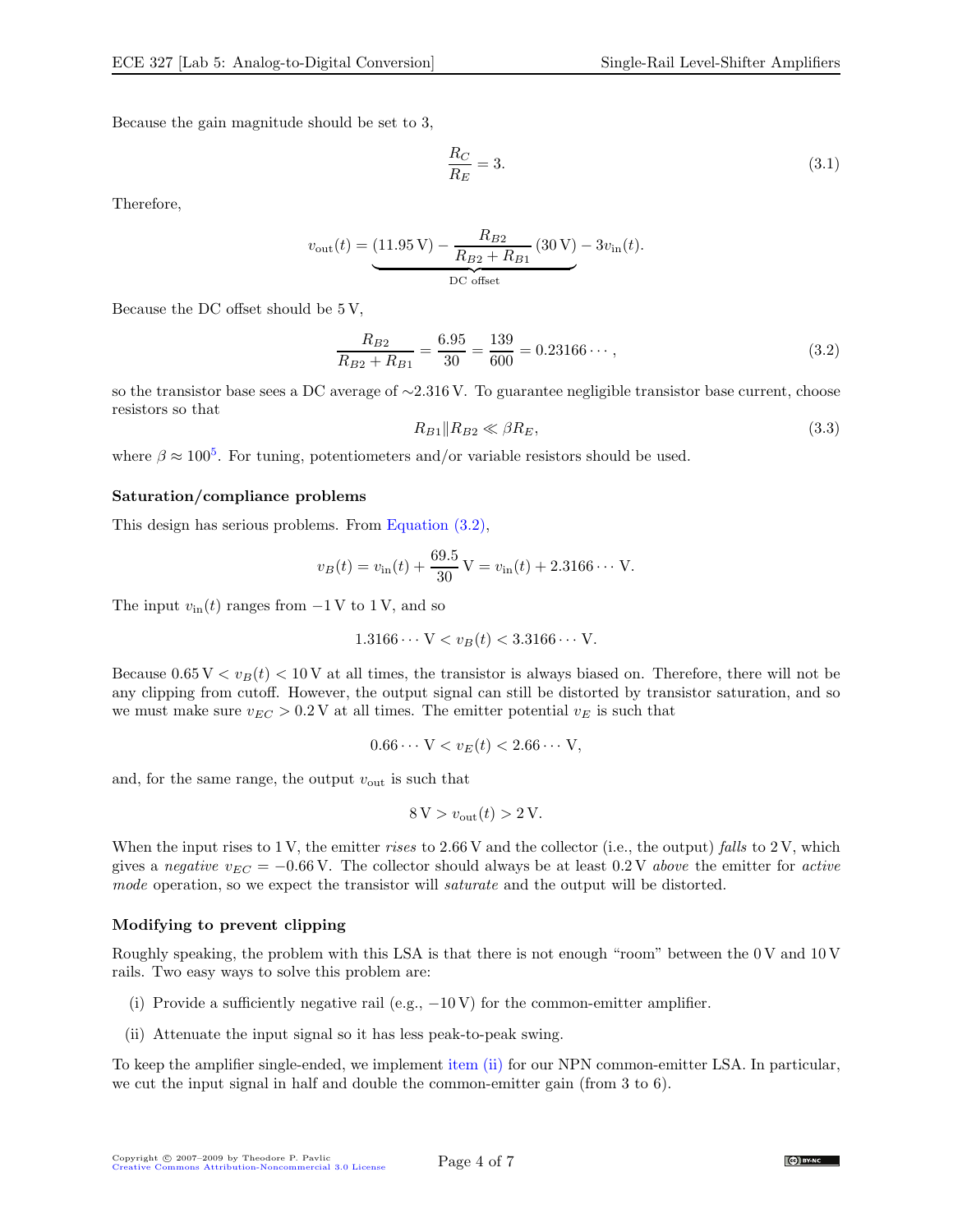

<span id="page-4-2"></span>Figure 3.2: Level-shifter amplifier implemented with attenuated-input common-emitter NPN configuration.

### <span id="page-4-0"></span>Good LSA: Attenuated input swing

Consider [Figure 3.2,](#page-4-2) which is identical to [Figure 3.1](#page-2-3) except that the input signal is attenuated before being coupled to the transistor base<sup>[6](#page-4-3)</sup>. The circuit is easy to analyze provided that  $C_I \approx \infty$  (i.e., a short-circuit for signals of interest) and

<span id="page-4-5"></span>
$$
0 \ll R_I \| R_I \ll R_{B1} \| R_{B2} \ll \beta R_E, \tag{3.4}
$$

where  $\beta \approx 100$ . For tuning, potentiometers and/or variable resistors should be used. The output

$$
v_{\text{out}}(t) = (10 \text{ V}) + (0.65 \text{ V}) \frac{R_C}{R_E} - \frac{R_C}{R_E} \frac{R_{B2}}{R_{B2} + R_{B1}} (10 \text{ V}) - \underbrace{\frac{R_C}{R_E} \frac{1}{2}}_{|\text{Gain}|} v_{\text{in}}(t).
$$

The LSA gain magnitude should be set to 3, so

$$
\frac{R_C}{R_E} \frac{1}{2} = 3, \qquad \text{which means} \qquad \frac{R_C}{R_E} = 6. \tag{3.5}
$$

Therefore,

$$
v_{\text{out}}(t) = \underbrace{(13.9 \text{ V}) - \frac{R_{B2}}{R_{B2} + R_{B1}} (60 \text{ V}) - 3v_{\text{in}}(t)}_{\text{DC offset}}.
$$

Because the DC offset should be 5 V,

<span id="page-4-4"></span>
$$
\frac{R_{B2}}{R_{B2} + R_{B1}} = \frac{8.9}{60} = \frac{89}{600} = 0.14833\dots,\tag{3.6}
$$

so the transistor base sees a DC average of ∼1.483 V.

<sup>5</sup>This  $\beta$ -estimate is conservative for a [2N3904.](http://www.fairchildsemi.com/ds/2N/2N3904.pdf)



<span id="page-4-3"></span><span id="page-4-1"></span><sup>&</sup>lt;sup>6</sup>Alternatively, a single  $R_I = R_{B1} || R_{B2}$  in series with  $v_{\text{in}}$  can be used *instead* of the  $R_I - R_I$  divider.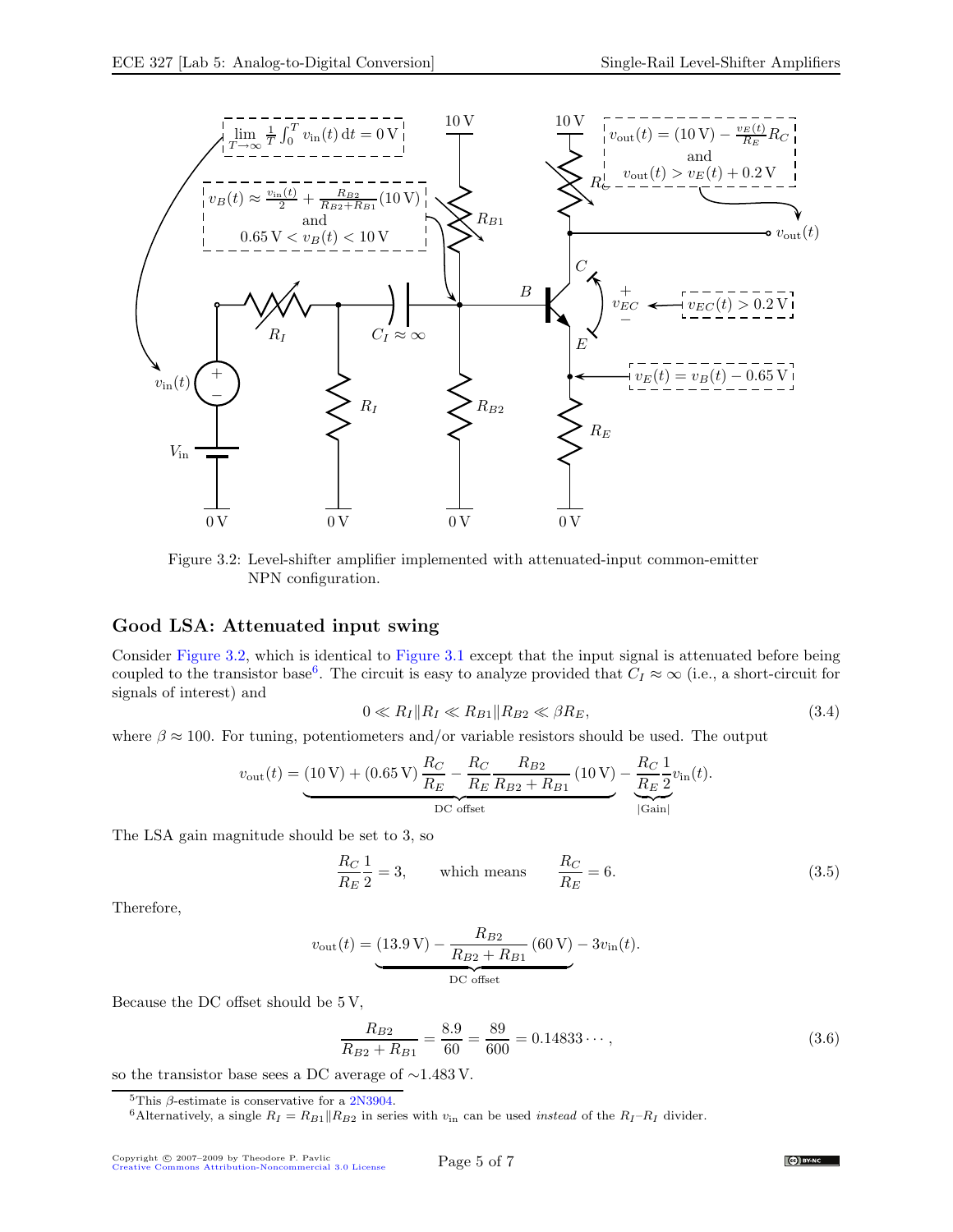#### <span id="page-5-0"></span>Compliance and linearity

From [Equation \(3.6\),](#page-4-4)

$$
v_B(t) = \frac{v_{\text{in}}(t)}{2} + \left(\frac{890}{600} \text{ V}\right) = \frac{v_{\text{in}}(t)}{2} + 1.4833 \cdots \text{ V}.
$$

The input  $v_{\text{in}}(t)$  ranges from  $-1$  V to 1 V, and so

 $0.9833 \cdots V < v_B(t) < 1.9833 \cdots V$ .

Because  $0.65 V < v_B(t) < 10 V$  at all times, the transistor is always biased on. Therefore, there will not be any clipping from cutoff. However, the output can still be distorted by transistor saturation, and so we must make sure  $v_{EC} > 0.2$  V at all times. The emitter potential  $v_E$  is such that

$$
0.33\cdots V < v_E(t) < 1.33\cdots V,
$$

and, for the same range, the output  $v_{\text{out}}$  is such that

$$
8\,\mathrm{V} > v_{\mathrm{out}}(t) > 2\,\mathrm{V}.
$$

Now,  $v_{EC} > 0.66$  V, and so the transistor is firmly in active mode (i.e., it will not saturate). This LSA should have minimal nonlinear distortion. However, because we had to attenuate the input signal and increase the common-emitter gain, we may expect poorer noise performance.

#### <span id="page-5-1"></span>Choosing a coupling capacitor

The  $v_B/(v_{\rm in} + V_{\rm in})$  (i.e., input-to-base) transfer function is

$$
\frac{(R_{B1}||R_{B2})||\beta R_E}{(R_I||R_I) + \frac{1}{sC_I} + (R_{B1}||R_{B2})||\beta R_E}.
$$

Under the component assumptions in [Equation \(3.4\),](#page-4-5) this transfer function is well-approximated by

$$
\frac{R_{B1} \| R_{B2}}{\frac{1}{sC_I} + (R_{B1} \| R_{B2})}, \quad \text{which is} \quad \frac{s}{s + \frac{1}{(R_{B1} \| R_{B2})C_I}}.
$$

So, for half-power frequency  $f_L$ ,

$$
\frac{1}{2\pi (R_{B1} || R_{B2}) f_L} \le C_I \le 1 \,\mu\text{F}.\tag{3.7}
$$

To keep  $C_I$  small<sup>[7](#page-5-2)</sup>, let

 $20 \text{ Hz} \le f_L \le 35 \text{ Hz}$  and  $10 \text{k}\Omega \le (R_{B1} || R_{B2}) \le 50 \text{k}\Omega$ . (3.8)

After tuning your circuit's gain and offset, be sure your half-power frequency is no higher than 35 Hz and increase  $C_I$  if needed.

Polarized capacitors: In our lab, large capacitors are only available as polarized electrolytic capacitors. If possible, keep  $C_I$  small so that you do not need a polarized capacitor. **Remember that large capacitors** can be built with small capacitors wired in parallel. If you absolutely need an electrolytic capacitor, make sure you wire it correctly. The capacitor must be wired so that its cathode (i.e., the "negative" end of the capacitor, shown in [Figure 3.2](#page-4-2) as a *curved* capacitor line) sees a lower DC potential than its anode<sup>[8](#page-5-3)</sup> (the "positive" straight line). Because our input has negligible DC component and our base output has a ∼1.483 V DC component, our input coupling capacitor should be wired with its cathode (i.e., "negative" end) toward the input.

 ${}^{7}R_{I} = 1 \text{ k}\Omega$ ,  $(R_{B1}||R_{B2}) \approx 12.75 \text{ k}\Omega$  (i.e.,  $R_{B1} \approx 85 \text{ k}\Omega$  and  $R_{B2} \approx 15 \text{ k}\Omega$ ),  $C_{I} = 680 \text{ nF}$  (or  $C_{I} = 470 \text{ nF}$ ), and  $R_{E} = 10 \text{ k}\Omega$ are good starting choices.

<span id="page-5-3"></span><span id="page-5-2"></span><sup>8</sup>Remember that Anode Current Enters (ACE), Cathode Current Departs (CCD), and Cathodes are Curved.